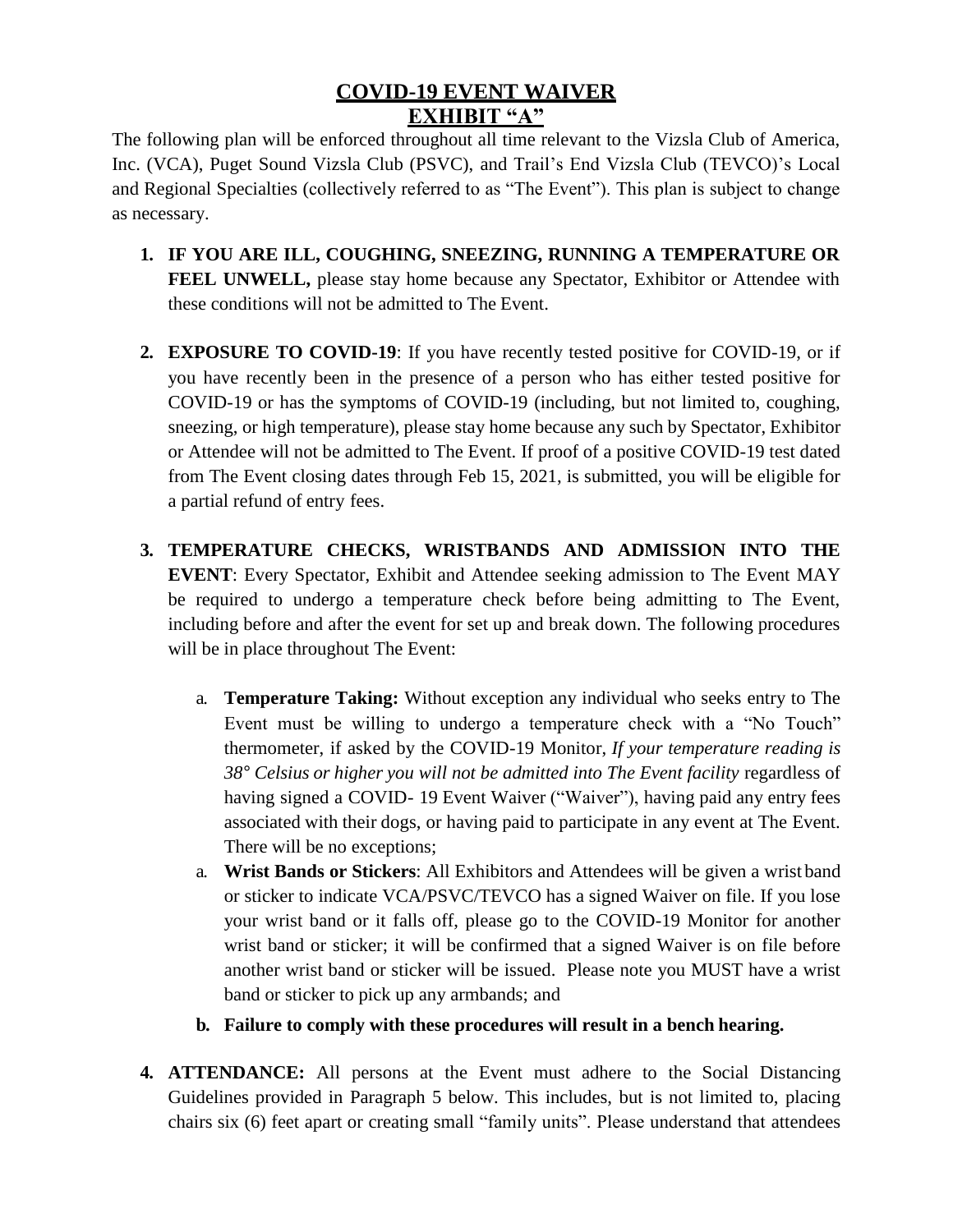may be asked to move or spread out so that state, county, and/or local social distancing requirements may be maintained.

- **5. SOCIAL DISTANCING:** All Exhibitors and Attendees must maintain social distancing of the recommended six (6) feet from others in attendance at The Event – particularly while ringside or inside the ring.
	- a. In an effort t**o maintain social distancing no more than 8-10 exhibits will be allowed in the ring at any one time with the possible exception of the FINAL CUT of Best of Breed. For the final cut of Best of Breed, this number may be extended to 15 exhibits at the judge's discretion.**
	- b. Please be cognizant that other Exhibitors and Attendees may have medical issues or concerns of which you are unaware. Those in attendance at The Event will undoubtedly have different levels of concern and fear, and thus the Club is requiring that each individual in attendance at The Event to be respectful of others
- **6. MASKS**: **PER WASHINGTON STATE, AKC AND VCA**, **EVERYONE IN ATTENDANCE AT THIS EVENT WILL BE REQUIRED TO WEAR A MASK AT ALL TIMES THAT ADEQUATELY COVERS BOTH THE NOSE AND MOUTH. YOU ARE REQUIRED TO SUPPLY YOUR OWN MASK(S). THERE WILL NOT BE ANY EXCEPTIONS.**
- **7. DESIGNATED COVID-19 MONITORS:** VCA, PSVC, and TEVCO will have assigned throughout the duration of The Event "COVID-19 Monitors", including before and after The Event for set up and break down, who will be responsible for the following:
	- a. Possibly conducting temperature checks on Exhibitors and Attendees as described in Paragraph 3 above;
	- b. Ensuring that all Exhibitors and Attendees are in compliance with the maskwearing requirement set forth in Paragraph 6 above;
	- c. Ensuring that all Exhibitors and Attendees are wearing a wrist band or sticker as provided to them to indicate that VCA/PSVC/TEVCO have a signed Waiver on file for that individual; and
	- d. Providing the COVID-19 Event Waiver to those who need to execute it prior to entry into The Event facilities.
- **8. SANITIZING STATIONS:** Sanitizing stations will be placed throughout The Event facilities which will include disinfecting wipes and/or hand sanitizer.
- **9. CRATING:** Dogs shall be crated only in the designated areas and dogs shall not be permitted to be crated anywhere else on The Event or facility premises, with the exception of automobiles or under personal canopies set-up six (6) feet apart or in small